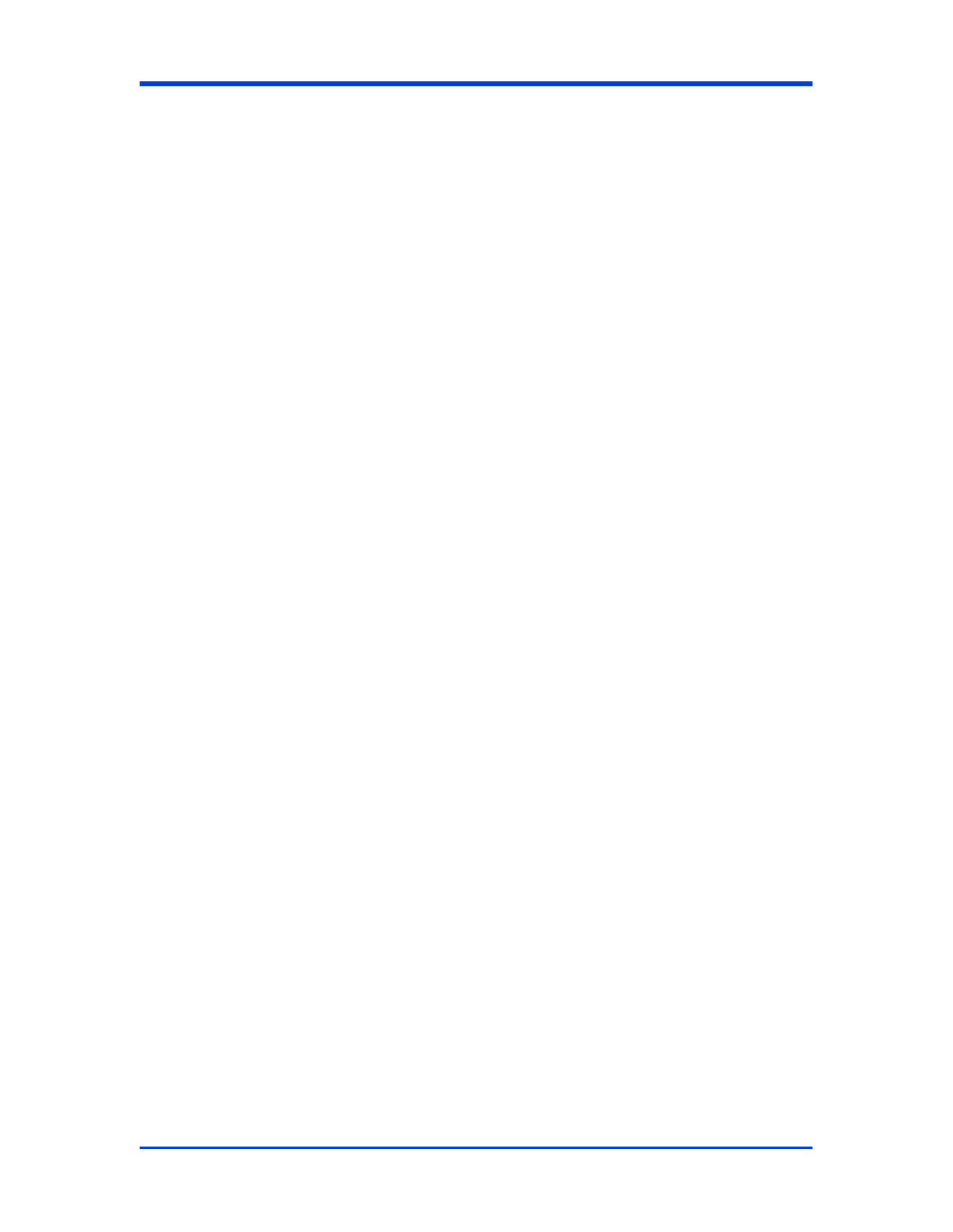#### 1. **GENERAL**

1.1. For proper operation of the Baudelot Cooler, the static water level in the unit should be kept below the tube bundle. A loss of the capacity will result if the tube bundle becomes submerged. This should not become a problem if units are selected within GPM ranges given in Table 7.

#### 1.2. **Regulating Water Supply: One-Pump System**

1.2.1. If it becomes desirable to decrease water flow, the hand valve shown in figure 2 can be throttled down slightly. Pressure relief valves should be used to protect the pump and piping if pressures generated by shutting the hand valve down become too great.

#### 1.3. **Regulating Water Supply: Two-Pump System**

- 1.3.1. In this system, pump #1 must always produce slightly more GPM than pump #2. This situation will always cause lowering of the water level in the Baudelot Cooler. As the water level drops below that set by the low-limit float line and the bypass flow plus pump #2 flow becomes greater than pump #1 flow causing the water level in the Baudelot Cooler to rise.
- 1.3.2. Initially the hand valve controlling pump #2 flow should be set wide open. When the system comes to full operation, start closing the hand valve slowly until the solenoid valve operates intermittently.
- 1.3.3. Pressure relief valves should be used to protect pumps and piping if pressures generated by shutting hand valves down become too great

### 2. **INSTALLATION**

#### 2.1. **Inspection**

- 2.1.1. Upon receipt of equipment, inspect for shortages and damage.
- 2.1.2. Any shortage or damage found should be noted on delivery receipt: this action gives notice that you intend to file a claim. If any shortage or damage is discovered after unpacking the unit, call the delivering carrier for a concealed damage or shortage inspection. The inspector will need related paperwork, delivery receipt, and any information indicating his liability for the damage.

#### 2.2. **Location**

Locate unit so that it will not be exposed to direct sunlight or ultra violet radiation. Prolonged exposure to ultra violet radiation will cause weakening of the polyethylene tank material.

### 2.3. **Mounting**

For proper water distribution and draining, unit must be installed level.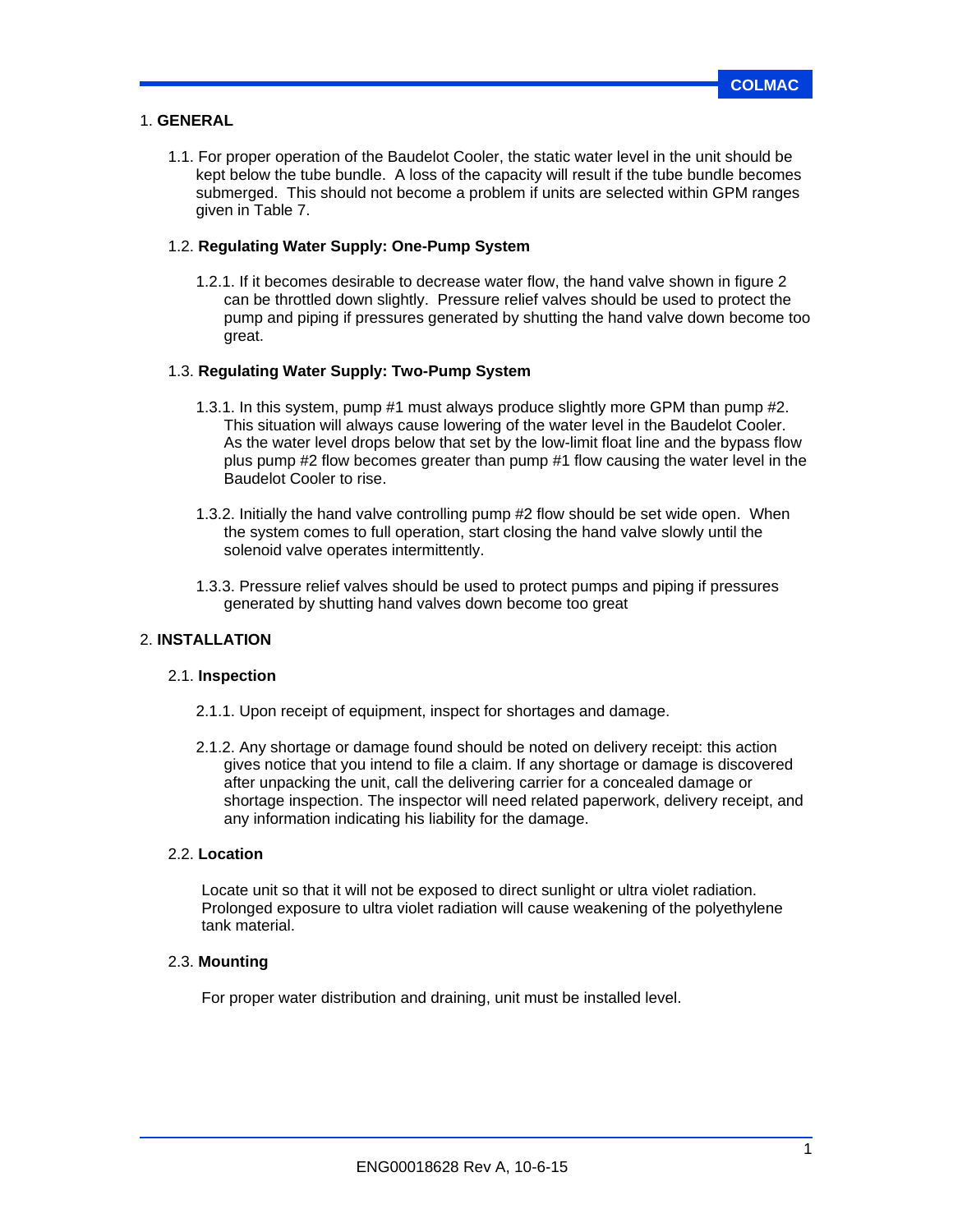| <b>Model</b>     | А   | в      | С  |        |
|------------------|-----|--------|----|--------|
| $HFB - 20$       | 68  | 34 1/2 | 22 | 221/2  |
| $HFB - 40$       | 75  | 40 1/2 | 28 | 28 1/2 |
| $HFB - 60$       | 120 | 48 1/2 | 28 | 28 1/2 |
| <b>HFB - 80</b>  | 140 | 521/2  | 28 | 28 1/2 |
| <b>HFB - 100</b> | 120 | 48 1/2 | 40 | 28 1/2 |
| <b>HFB - 120</b> | 140 | 521/2  | 40 | 28 1/2 |

**Figure 1 Dimensions (in)**



### 2.4. **Refrigerant Piping**

- 2.4.1. Install all refrigerant components in accordance with applicable local and national codes and in accordance with good practice for proper system operation. See Table 6 for suction connection, liquid connection and unit weights. See Table 1 and 2 for line sizing information.
- 2.4.2. Suction lines should be sloped towards the compressor at the rate of (1) inch per ten (10) feet for good oil return. Vertical risers of more than (5) feet should be trapped at the bottom with a P-trap for equivalent field fabricated trap.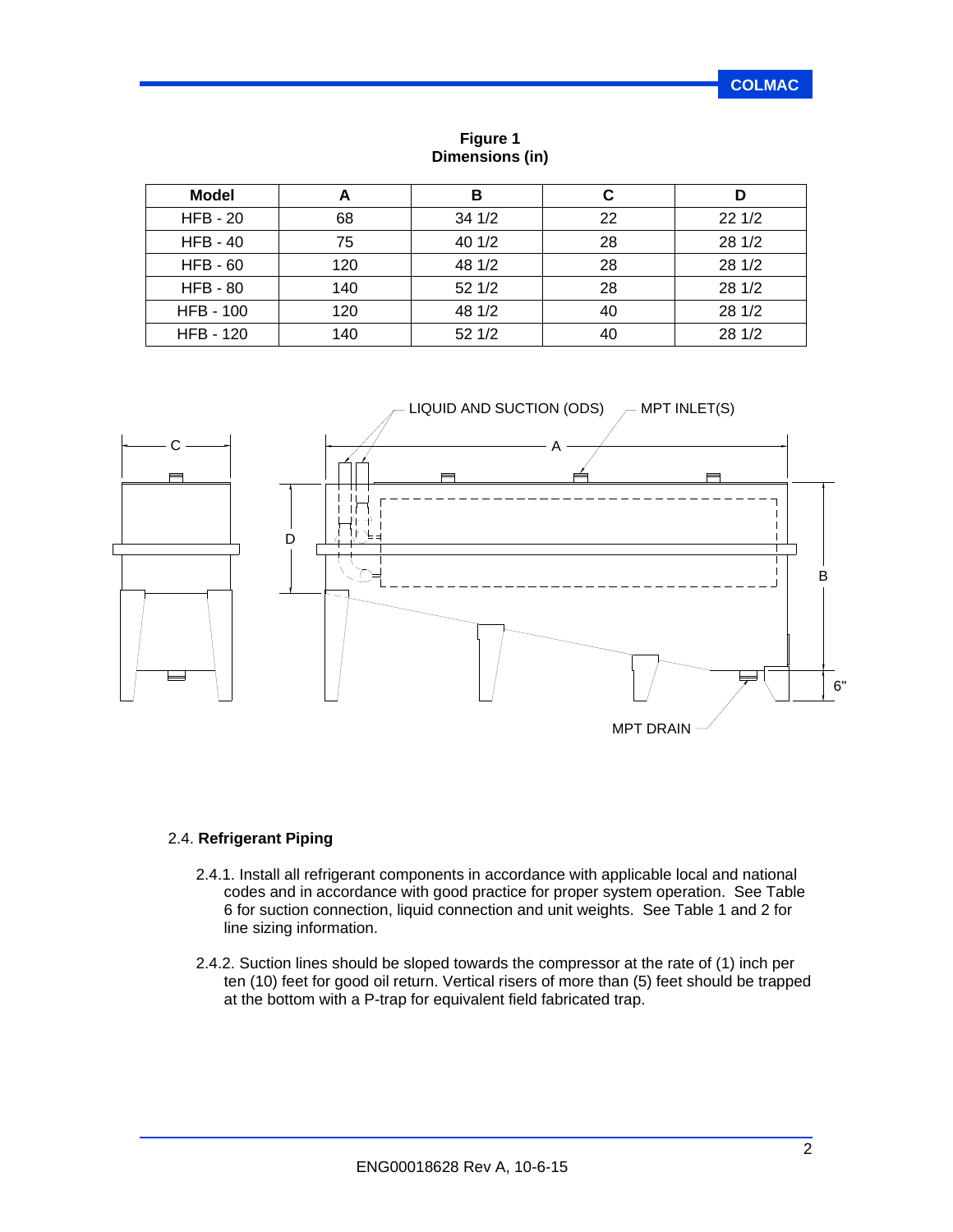| Line<br><b>Size</b> |       | <b>Suction Line *</b><br><b>Saturated Suction Temperature (F)</b> |       |       |             |       |      |          |       |                          |        | <b>Liquid Line</b> |  |
|---------------------|-------|-------------------------------------------------------------------|-------|-------|-------------|-------|------|----------|-------|--------------------------|--------|--------------------|--|
| Type L<br>Copper    |       | $R-12$                                                            |       |       | $R-22$      | R-502 |      |          |       | <b>Velocity = 100FPM</b> |        |                    |  |
| Tubing<br>O.D.      | $-40$ | $\bf{0}$                                                          | $+40$ | $-40$ | $\mathbf 0$ | $+40$ | -40  | $\bf{0}$ | $+40$ | $R-12$                   | $R-22$ | R-502              |  |
| 5/8                 | ۰     | 0.25                                                              | 0.56  | ۰     | 0.51        | 1.1   | 0.16 | 0.42     | 0.91  | 3.0                      | 3.7    | 2.3                |  |
| 7/8                 | 0.25  | 0.67                                                              | 1.5   | 0.52  | 1.3         | 2.9   | 0.43 | 1.1      | 2.4   | 6.2                      | 7.8    | 4.9                |  |
| 11/8                | 0.51  | 1.4                                                               | 3.0   | 1.1   | 2.7         | 5.8   | 0.87 | 2.2      | 4.8   | 10.5                     | 13.2   | 8.3                |  |
| 13/8                | 0.90  | 2.4                                                               | 5.3   | 1.9   | 4.7         | 10.1  | 1.5  | 3.9      | 8.4   | 16.0                     | 20.2   | 12.6               |  |
| 15/8                | 1.4   | 3.8                                                               | 8.3   | 3.0   | 7.5         | 16.0  | 2.4  | 6.2      | 13.3  | 22.7                     | 28.5   | 17.9               |  |
| 21/8                | 3.0   | 7.8                                                               | 17.3  | 6.2   | 15.6        | 33.1  | 5.0  | 12.8     | 27.5  | 39.5                     | 49.6   | 31.1               |  |
| 25/8                | 5.3   | 13.9                                                              | 30.5  | 10.9  | 27.5        | 58.3  | 8.8  | 22.6     | 48.4  | 60.9                     | 76.5   | 48.0               |  |
| 31/8                | 8.4   | 22.1                                                              | 48.6  | 17.5  | 44.0        | 92.9  | 14.1 | 36.0     | 77.0  | 86.9                     | 109.2  | 68.4               |  |
| 35/8                | 12.6  | 32.9                                                              | 72.2  | 26.0  | 65.4        | 137.8 | 21.0 | 53.5     | 114.3 | 117.6                    | 147.8  | 92.6               |  |
| 41/8                | 17.8  | 46.5                                                              | 101.9 | 36.8  | 92.2        | 194.3 | 29.7 | 75.4     | 161.0 | 152.9                    | 192.1  | 120.3              |  |
| 51/8                | 31.9  | 83.3                                                              | 182.0 | 66.0  | 164.5       | 346.6 | 53.2 | 134.6    | 287.1 | ٠                        | ۰      | ۰                  |  |

### **Table 1: Refrigerant Line Capacities (Tons)**

\* Line sizes based on pressure drop equivalent to 2 degrees per 100 linear feet. For 1 degree per 100 linear feet, use table value x .683.

|             | <b>Pounds Per 100 Lineal Feet</b> |                    |       |        |                     |               |               |                       |           |  |  |
|-------------|-----------------------------------|--------------------|-------|--------|---------------------|---------------|---------------|-----------------------|-----------|--|--|
| Line Size   |                                   | <b>Liquid Line</b> |       |        | <b>Suction Line</b> |               |               | <b>Discharge Line</b> |           |  |  |
| O.D. Inches | $110^{\circ}F$                    |                    |       |        | $40^{\circ}$ F      | $-20^\circ F$ | $115^\circ F$ |                       |           |  |  |
|             | $R-12$                            | $R-22$             | R-502 | $R-12$ | $R-22$              | R-502         | $R-12$        | $R-22$                | $R - 502$ |  |  |
| 5/8         | 12.6                              | 11.3               | 11.7  | 21     | 25                  | 26            | .65           | .80                   | 1.16      |  |  |
| 7/8         | 26.1                              | 23.4               | 24.2  | 0.43   | 0.51                | .54           | 1.34          | 1.68                  | 2.42      |  |  |
| 11/8        | 44.8                              | 40.0               | 41.5  | 0.74   | 0.87                | .92           | 2.30          | 2.86                  | 4.15      |  |  |
| 13/8        | 67.6                              | 60.5               | 62.8  | 1.02   | 1.31                | 1.38          | 3.47          | 4.34                  | 6.28      |  |  |
| 15/8        | 94.5                              | 85.0               | 88.0  | 1.57   | 1.84                | 1.94          | 4.90          | 6.10                  | 8.80      |  |  |
| 21/8        | 166.0                             | 150.0              | 155.0 | 2.77   | 3.25                | 3.42          | 8.60          | 10.70                 | 15.50     |  |  |
| 25/8        | 258.0                             | 232.0              | 240.0 | 4.30   | 5.03                | 5.30          | 13.30         | 16.60                 | 24.00     |  |  |
| 31/8        | 366.0                             | 330.0              | 340.0 | 6.10   | 7.15                | 7.53          | 18.90         | 23.60                 | 34.00     |  |  |
| 35/8        | 495.0                             | 446.0              | 461.0 | 8.25   | 9.65                | 10.19         | 25.60         | 31.90                 | 46.10     |  |  |
| 41/8        | 646.0                             | 584.0              | 602.0 | 10.80  | 12.60               | 13.30         | 33.40         | 41.60                 | 60.20     |  |  |

### **Table 2: Weight of Refrigerant in Type L Copper Lines**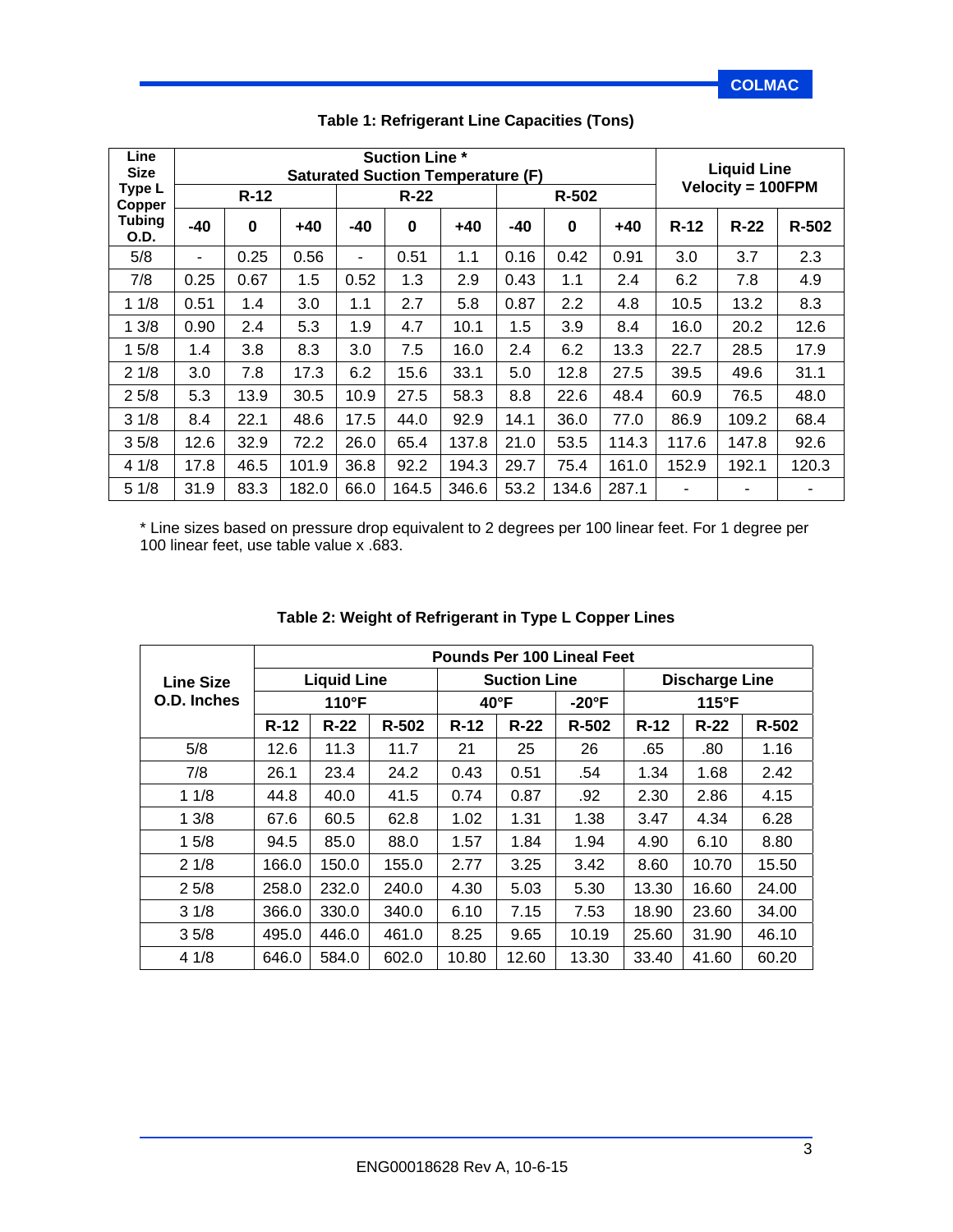### 2.5. **Expansion Valve(s)**

2.5.1. All units require the use of external equalized expansion valve(s).

- 2.5.2. It is important that the operation of the expansion valve be checked out after the system has balanced out at the desired flow rates as there are many factors which affect the performance of an expansion valve. If the coil is being starved, it is necessary to reduce the superheat setting of the expansion valve. To obtain full evaporator performance, the expansion valve(s) should be set at the proper superheat at the lowest evaporator temperature at which the system is expected to operate.
- 2.5.3. It is recommended that for a 10 $^{\circ}$  to 12 $^{\circ}$  T.D. system, the valve should be adjusted to maintain 5 to 6 superheat. Select the proper thermostatic expansion valve from manufacturer's literature. The valve(s) can be mounted directly to the liquid lines provided. The expansion valve bulb(s) must be located on a straight length of suction line as close as possible to the suction header.

### 2.6. **Water Piping: One-Pump System**

- 2.6.1. Figure 2 show piping for a single pump type hydrocooler. This is a simple, cost effective way to operate a system using only one pump.
- 2.6.2. To size pump and piping, first determine GPM required by the hydrocooler. Most produce cooling applications require 15-20 GPM per sq. ft. of belt top area.

Where: Belt Top Area = Belt Width X Tunnel Length

2.6.3. Water flows in this range will insure that the product is thoroughly flooded. Now the water temperature drop across the Baudelot Cooler can be calculated.

$$
WTD = \frac{BTUH}{500 \times GPM}
$$

Where:

 $WTD = Water$  temperature drop across Baudelot Cooler  $BTUH = \text{Total Hydrocooler load in BTU/HR}$  $GPM =$  Gallons per minute through Baudelot Cooler

- 2.6.4. For cost effective operation of the Baudelot Cooler, WTD should be kept between 1°F and 4°F. If WTD is less than 1°F for the GPM required, then a bypass can be installed as shown in Figure 2 to reduce water flow through the Baudelot Cooler. Since the total system BTUH remains the same, the reduction in GPM will increase the WTD as given by the equation shown above. Note that if the bypass is used, the 33F water coming off the Baudelot Cooler should be run over product at the exiting end of the Hydrocooler tunnel.
- 2.6.5. Next, calculate pressure loss in piping between the pump and inlet to the Baudelot Cooler using the following procedure:
	- List the equivalent lengths as give in Table 3 of all valves and fittings. Add to this the length of straight pipe runs to obtain the total equivalent pipe length. Divide this total length by 100.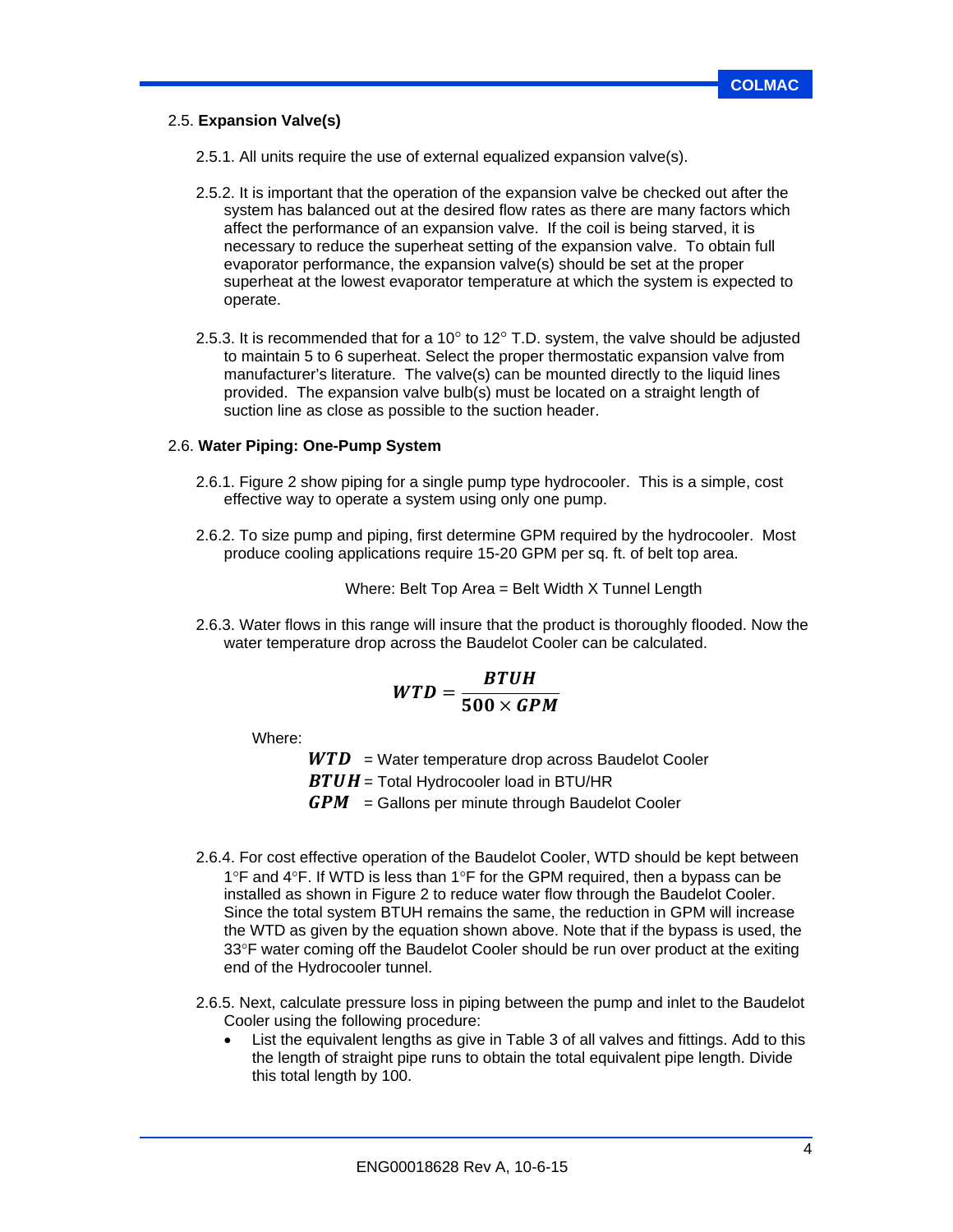- Obtain the pressure loss per 100 feet of pipe from Table 4 and multiply by item (1) above. This is the pressure loss through pipe, valves & fittings.
- Read the pressure loss due to elevation from Table 5.
- The total pressure drop is equal to the sum of items 2 and 3, plus an allowance of 5 pounds pressure at the inlet of the Baudelot Cooler. It is usually desirable to select pipe size to that the initial pressure drop is between 10-20 PSIG (Head in Feet =  $psi \times 2.31$ )
- Now select a pump to produce the desired GPM at the calculated pressure drop. If pressure drop is too high for a given pump then select the next size larger pipe, if too low, then select the next size smaller pipe.

### 2.7. **Water Piping: Two-Pump System**

- 2.7.1. Figure 3 shows piping for a two pump hydrocooler. This system can be used when it becomes impractical to install the Baudelot Cooler overhead as in Figure 2.
- 2.7.2. See preceding section to determine GPM and for calculating pressure losses in piping.
- 2.7.3. Pump #1 and pump #2, and piping should initially be sized to give equal water flow rates. The bypass line with the solenoid valve should then be sized to pass approximately 10 to 20% of pump #1 flow rate at a pressure drop equal to that calculated between the bypass tee and inlet to the Hydrocooler Tunnel at the resulting reduced flow. This will be a trial and error process of selecting a bypass line size, guessing a flow rate and calculating pressure drops. If the pressure drops are not equal, then bypass flow rate must be adjusted until equal pressure drops result.

**NOTE: In both types of systems, make-up water supply lines and valves must be sized to supply as much or more water than is being carried out of the Hydrocooler Tunnel by evaporation, in crating, on the product, etc.** 

**NOTE: Provisions must be made in all systems for drain down to prevent freezing of piping in winter conditions. This might include installing drain cocks/valves in low spots, shut-off valves, etc.** 

| <b>Pipe Size</b>    |      | 11/4 | 11/2 | $\mathbf{2}$ | 21/2    | 3       | 4         |
|---------------------|------|------|------|--------------|---------|---------|-----------|
| Solenoid Valve      | 15.0 | 16.0 | 16.0 | $18.0*$      | $18.0*$ | $20.0*$ | $\cdot^*$ |
| 90° Elbow           | 5.2  | 6.6  | 7.4  | 8.5          | 9.3     | 11.0    | 13.0      |
| Tee                 | 6.6  | 8.7  | 9.9  | 12.0         | 13.0    | 17.0    | 21.0      |
| Coup. Or Gate Valve | 0.8  | 1.1  | 1.2  | 1.5          | 1.7     | 1.9     | 2.5       |
| Globe Valve         | 29.0 | 37.0 | 42.0 | 54.0         | 62.0    | 79.0    | 110.0     |
| Angle Valve         | 17.0 | 18.0 | 18.0 | 21.0         | 22.0    | 28.0    | 38.0      |

\*\*Add equivalent length of all fittings to length of same straight pipe to obtain total length for use on table 3.

\*Consult manufacture's data.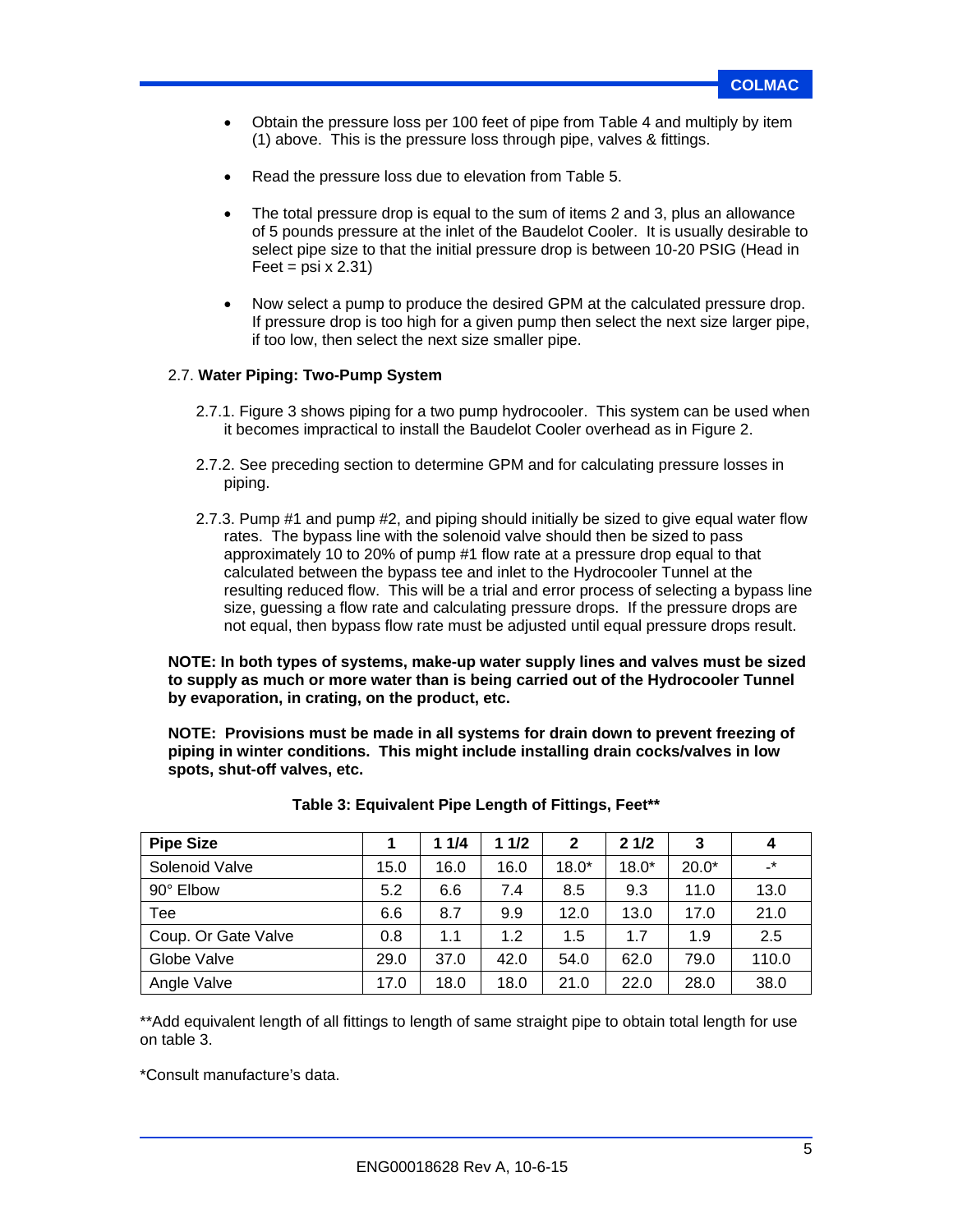**Figure 2 One-Pump System**

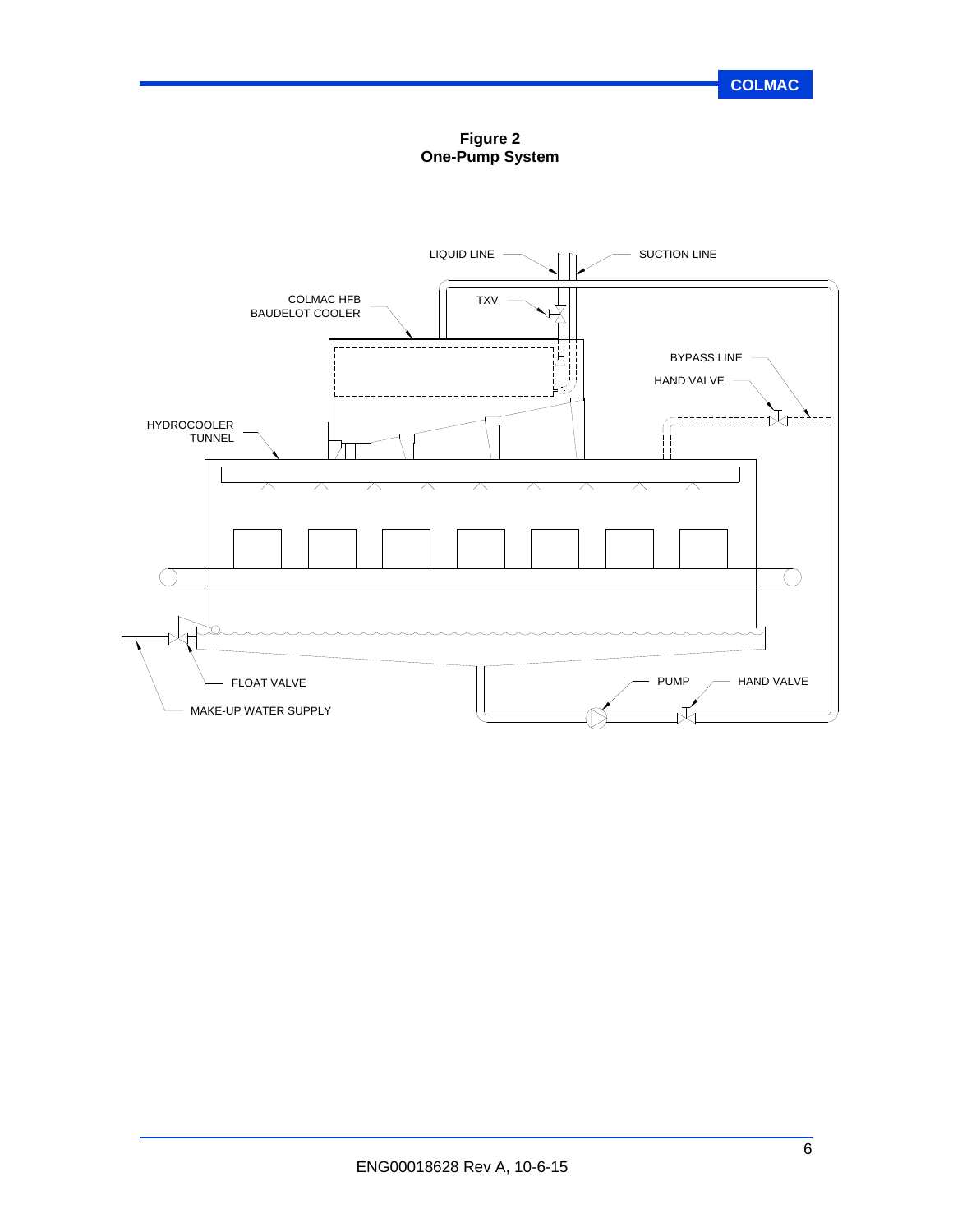**Figure 3 Two-Pump System**

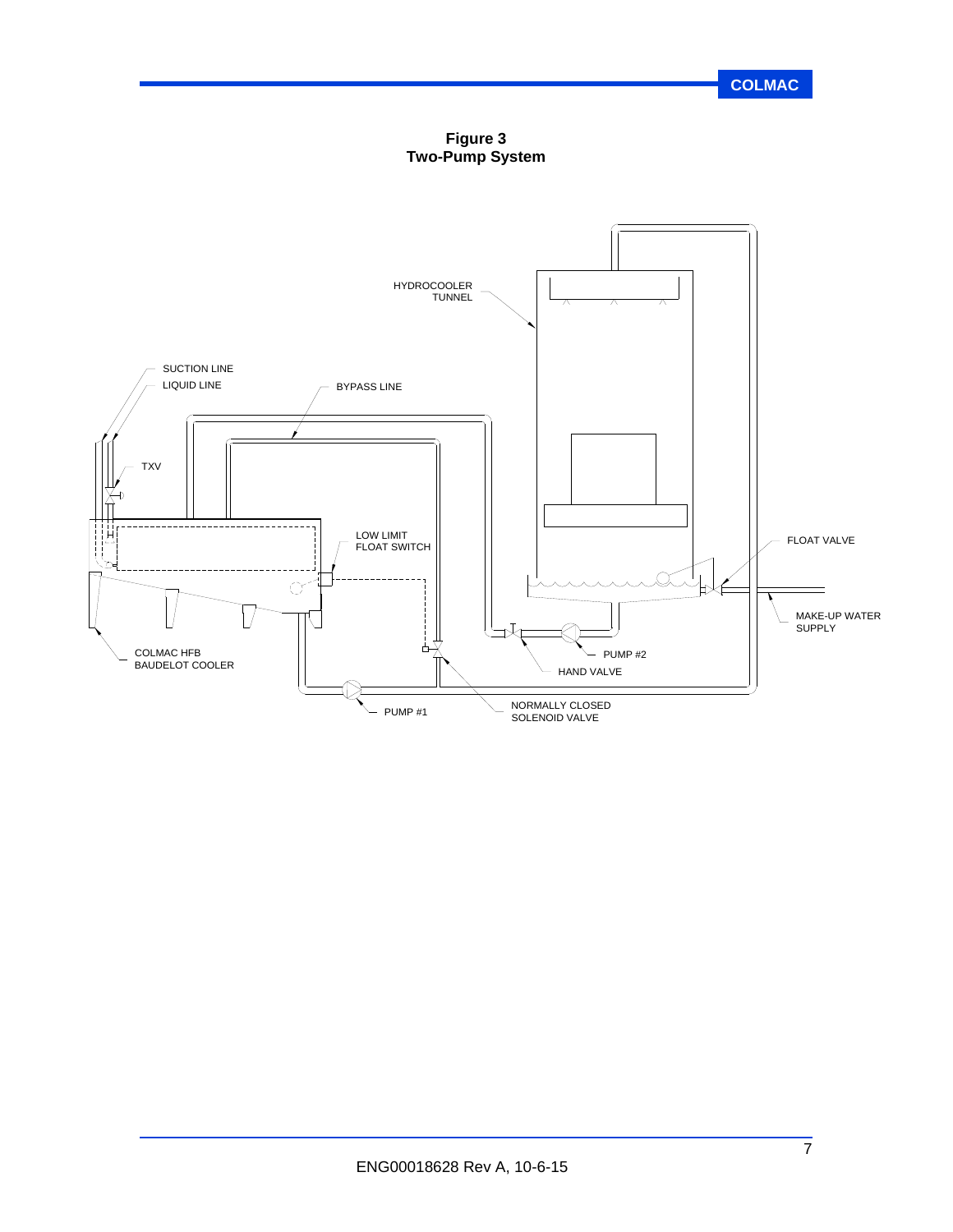|                            | <b>GPM at Pressure Loss Per 100 Feet of:</b> |        |         |         |         |         |                          |  |  |  |  |  |
|----------------------------|----------------------------------------------|--------|---------|---------|---------|---------|--------------------------|--|--|--|--|--|
| <b>Pipe</b><br><b>Size</b> | 2 PSIG                                       | 5 PSIG | 10 PSIG | 15 PSIG | 20 PSIG | 30 PSIG | 50 PSIG                  |  |  |  |  |  |
| 1                          | 8.0                                          | 12.8   | 19.1    | 24.0    | 27.8    | 33.9    | 44.5                     |  |  |  |  |  |
| 11/4                       | 17.4                                         | 26.9   | 39.7    | 49.5    | 57.4    | 70.0    | 91.9                     |  |  |  |  |  |
| 11/2                       | 25.9                                         | 41.0   | 60.0    | 74.1    | 85.5    | 106.5   | 140.0                    |  |  |  |  |  |
| 2                          | 51.4                                         | 79.6   | 116.7   | 144.7   | 166.9   | 203.2   | 268.0                    |  |  |  |  |  |
| 21/2                       | 80.9                                         | 127.6  | 186.0   | 229.0   | 264.6   | 330.8   | 390.0                    |  |  |  |  |  |
| 3                          | 144.3                                        | 227.6  | 331.6   | 407.2   | 467.7   | 575.4   | $\overline{\phantom{a}}$ |  |  |  |  |  |
| 4                          | 292.0                                        | 469.6  | 671.8   | 826.8   | 961.7   | ۰       | ٠                        |  |  |  |  |  |

## **Table 4: Water Capacity of Standard Weight Pipe\*\***

\*\* For schedule 40 steel pipe: multiply PSIG values by .86 for PVC or Copper pipe.

#### **Table 5: Loss Of Pressure Due To Elevation\***

| Elevation, Feet     |  | - | $\overline{ }$ | $\mathbf{r}$<br>ັບ | тν | ьυ |
|---------------------|--|---|----------------|--------------------|----|----|
| Pressure Loss, PSIG |  |   |                |                    | ∠∪ | ∠∪ |

\*Allow 5 PSIG at unit inlet

### **Table 6: Physical Data**

| <b>Model</b>   | <b>Inlet</b><br><b>MPT</b> | <b>Drain</b><br><b>MPT</b> | Liquid<br>Conn. | <b>Suction</b><br>Conn. | # of<br><b>Circuits</b> | Dry Wt.<br>Lbs. |
|----------------|----------------------------|----------------------------|-----------------|-------------------------|-------------------------|-----------------|
| HFB-20         | 3                          | 3                          | 13/8            | 21/8                    |                         | 415             |
| <b>HFB-40</b>  | (2)3                       | 4                          | (2) 1 3/8       | $(2)$ 2 1/8             | 2                       | 907             |
| <b>HFB-60</b>  | (3)3                       | 4                          | (4) 1 3/8       | $(4)$ 2 1/8             | 4                       | 1348            |
| <b>HFB-80</b>  | $(3)$ 3 1/2                | 4                          | (4) 1 3/8       | $(4)$ 2 1/8             | 4                       | 1616            |
| <b>HFB-100</b> | $(3)$ 4                    | 6                          | (4) 1 5/8       | $(4)$ 2 5/8             | 4                       | 1957            |
| <b>HFB-120</b> | $(3)$ 4                    | 6                          | (4) 1 5/8       | (4) 2 5/8               | 4                       | 2318            |

#### **Table 7: Specifications**

| <b>Model</b>   | $5^{\circ}$ TD | Capacity, MBH*<br>$10^\circ$ TD | $15^\circ$ TD | <b>Prime Surf.**</b><br>Sq. Ft. | <b>GPM</b><br>Range |
|----------------|----------------|---------------------------------|---------------|---------------------------------|---------------------|
| $HEB-20$       | 81.8           | 163.5                           | 245.3         | 109                             | 54-175              |
| $HEB-40$       | 163.5          | 327.0                           | 490.5         | 218                             | 106-300             |
| <b>HFB-60</b>  | 268.5          | 537.0                           | 805.5         | 358                             | 160-400             |
| <b>HFB-80</b>  | 318.0          | 636.0                           | 954.0         | 424                             | 210-440             |
| <b>HFB-100</b> | 408.8          | 817.5                           | 1226.3        | 545                             | 270-900             |
| <b>HFB-120</b> | 490.5          | 981.0                           | 1471.5        | 654                             | 325-1000            |

\*TD is the difference between entering liquid temperature and saturated suction temperature.

\*\*Tubing surface only (does not include frame, headers, etc.)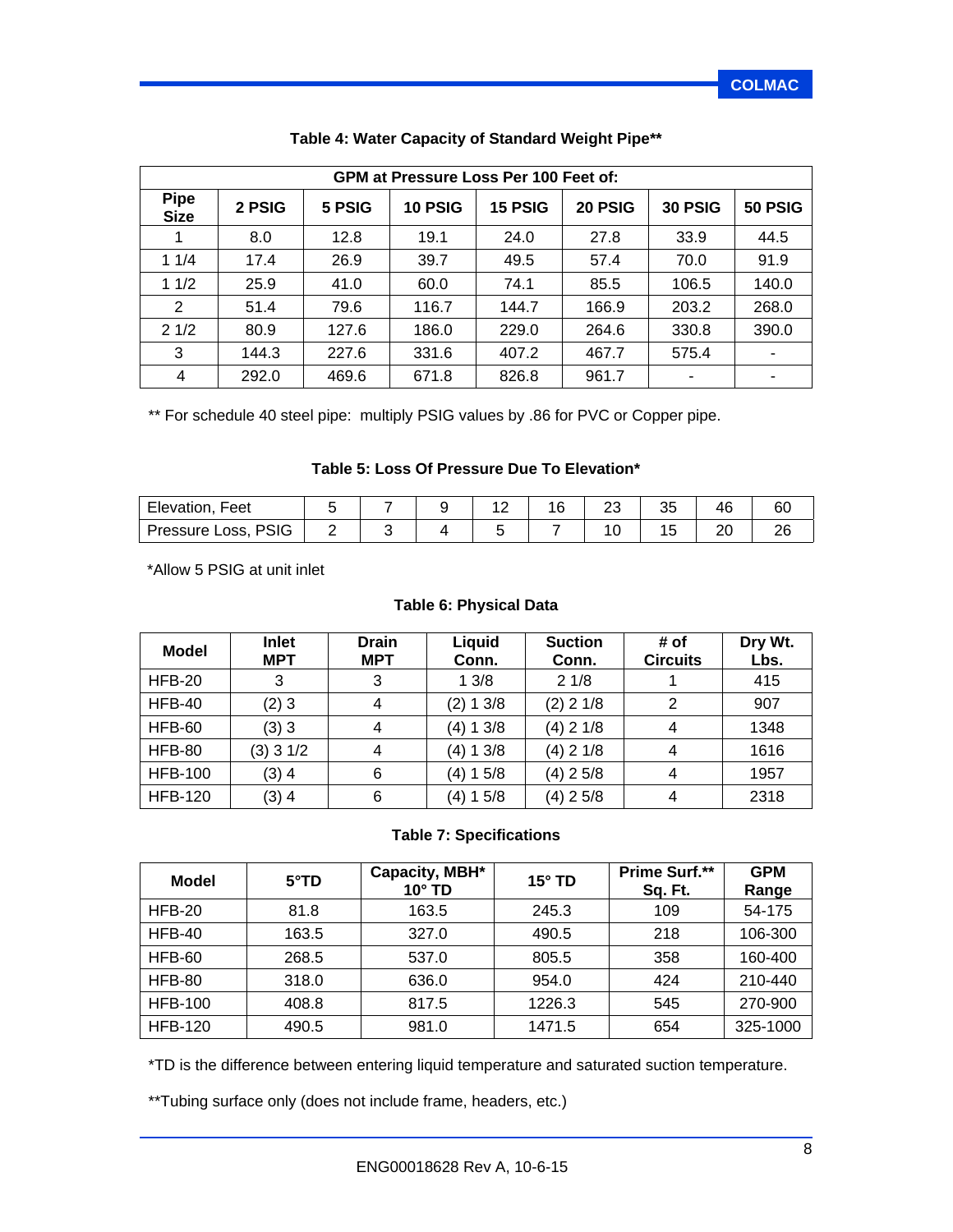### 3. **OPERATION**

### 3.1. **Before Start Up**

- 3.1.1. Make sure all piping is done completely and in accordance with good practice.
- 3.1.2. Make sure that suction, discharge and receiver service valves are open.
- 3.1.3. Make sure unit is mounted securely and is leveled.
- 3.1.4. Fill sumps, tanks and water piping with water

### 3.2. **After Start Up**

- 3.2.1. Check the compressor for possible overload immediately after start-up.
- 3.2.2. Check the system for proper refrigerant and oil charge.
- 3.2.3. Check the expansion valve superheat setting. It is important that the valve is set properly for efficient operation.
- 3.2.4. Monitor water levels and adjust water flow as required.

#### 4. **MAINTENANCE**

- 4.1. The system should be checked periodically for proper water levels and operation of pumps, valves, and switches. Also check the following on a routine basis during operation:
- 4.2. Clean sump screens.
- 4.3. Check refrigerant system for charge level, oil level, and any evidence of leaks.
- 4.4. Inspect and clean water distributing pan(s)

### 5. **REPLACEMENT PARTS**

When contacting Colmac for service or replacement parts, refer to the model number and serial number stamped on the unit serial plate. If replacement parts are required, mention date of installation of the unit and date of failure along with an explanation of the malfunction and description of the parts required.